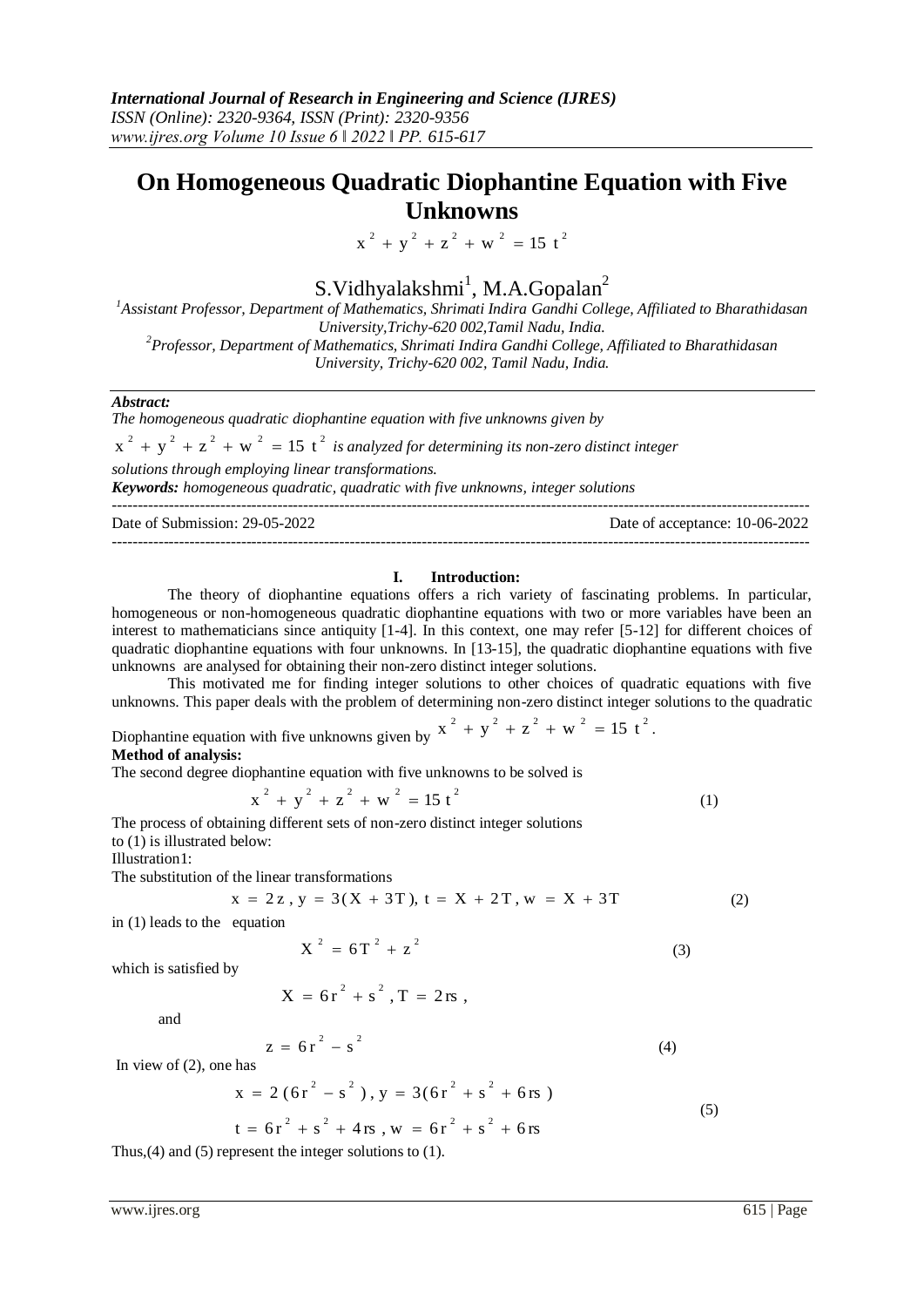#### **Illustration 2:**

Write (3) as

$$
z^{2} + 6T^{2} = X^{2} = X^{2} * 1
$$
 (6)

$$
X = a^{2} + 6b^{2}
$$
 (7)

The integer 1 on the R.H.S. of (6) may be taken as

$$
1 = \frac{(1 + i2\sqrt{6})(1 - i2\sqrt{6})}{25}
$$
 (8)

Substituting (7)  $\&$  (8) in (6) and employing the method of factorization, consider

$$
z + i\sqrt{6T} = \frac{(1 + i2\sqrt{6})(a + i\sqrt{6}b)^{2}}{5}
$$
(9)

Equating the real and imaginary parts in (9) ,we have

$$
z = \frac{(a^{2} - 6b^{2} - 24 ab)}{5},
$$
  
\n
$$
T = \frac{(2a^{2} - 12b^{2} + 2ab)}{5}
$$
 (10)

As our interest is on finding integer solutions,replacing a by 5A and b by 5B in  $(7)$  and  $(10)$ , we get

$$
X = 25 (A2 + 6B2), T = 5 (2A2 - 12B2 + 2AB),
$$
  

$$
z = 5 (A2 - 6B2 - 24AB)
$$
 (11)

In view of (2),one has

$$
x = 10 (A2 - 6B2 - 24 AB), y = 3(55 A2 - 30 B2 + 30 AB )
$$
  
\n
$$
t = (45 A2 + 30 B2 + 20 AB), w = (55 A2 - 30 B2 + 30 AB )
$$
  
\nand (12) represent the integer solutions to (1) (12)

Thus,(11) and (12) represent the integer solutions to (1).

Note 1:

The integer 1 on the R.H.S. of (8) is also represented by

$$
1 = \frac{(6r^{2} - s^{2} + i2\sqrt{6rs})(6r^{2} - s^{2} - i2\sqrt{6rs})}{(6r^{2} + s^{2})^{2}}
$$

Repeating the above process ,an another set of integer solutions to (1) is obtained. **Illustration 3:**

Write (3) as

$$
X^2 - 6T^2 = z^2 = z^2 * 1
$$
 (13)

Assu

$$
z = a2 - 6b2
$$
 (14)

The integer 1 on the R.H.S. of (13) may be taken as

$$
1 = (5 + 2\sqrt{6})(5 - 2\sqrt{6})
$$
\n(15)

Substituting (14) and (15) in (13) and employing the method of factorization, consider  $\overline{2}$ 

$$
X + \sqrt{6T} = (5 + 2\sqrt{6}) (a + \sqrt{6b})^2
$$
 (16)

Equating the rational and irrational parts in (16) ,we have

$$
X = 5(a2 + 6b2) + 24 ab,T = 2(a2 + 6b2) + 10 ab
$$
 (17)